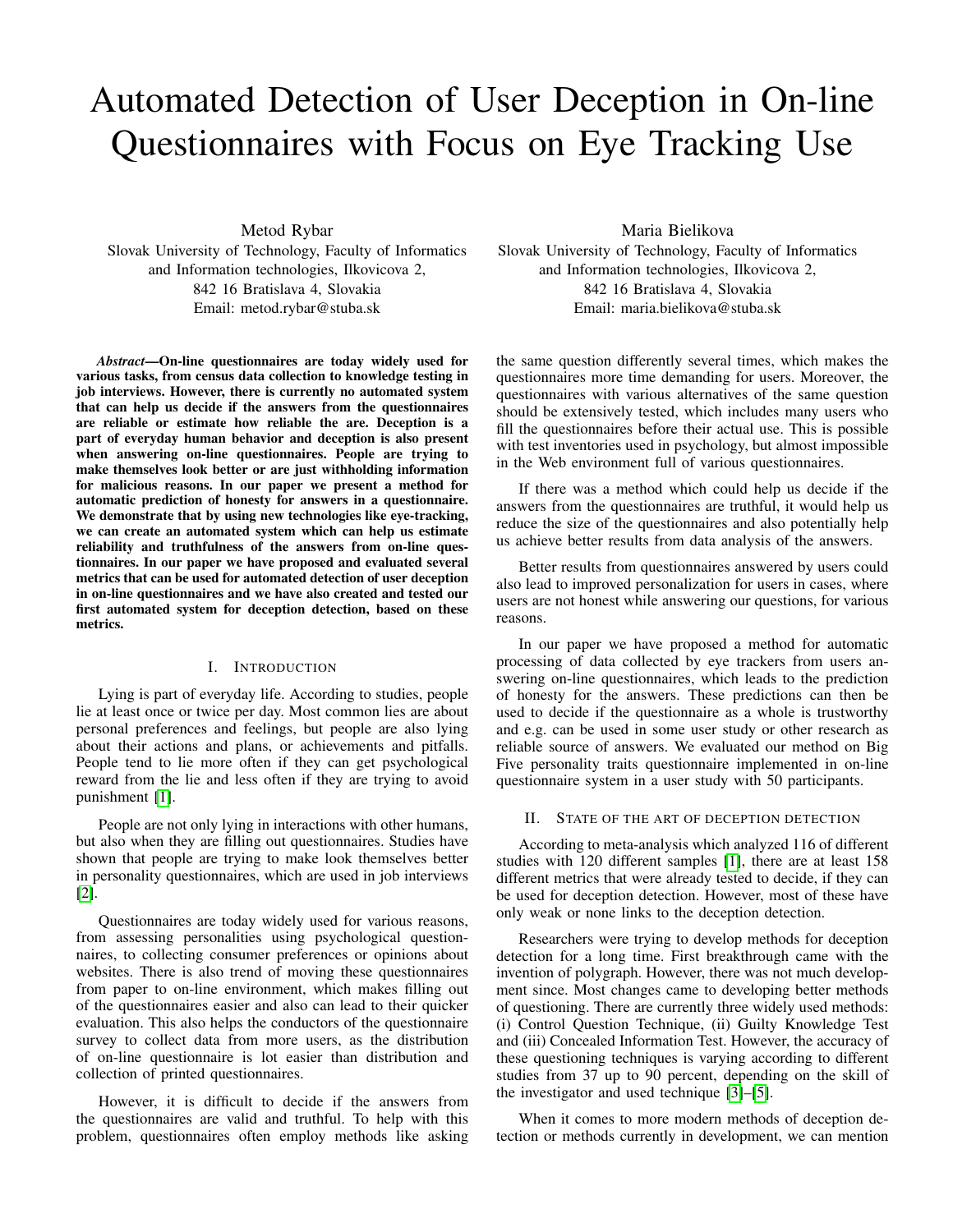as example relatively new method which uses video analysis of user movement when answering questions. In this method, the metrics used to differentiate between honest and deceiving answers consist mostly of head and hands movement. This method also uses machine learning techniques to calculate a model of deception, which can automatically classify the answers as truthful or deceptive. They achieved accuracy up to 82 percent using model trained with neural network [\[6\]](#page-4-4).

To sum up, there are existing methods of deception detection and also methods in development which can be quite accurate if used properly. However, none of these methods can be easily used to evaluate answers from on-line questionnaires, because they use an interaction with an investigator, who is asking specifically constructed questions. Also many metrics currently used cannot be easily collected from users who are filling out on-line questionnaires as they require physical presence.

Therefore, we see a need of more research into this topic, to create metrics, which can be used for deception detection in environment of on-line questionnaires, i.e. can be applied to machine learning models, which could help us detect deceptive answers collected via on-line questionnaires automatically.

## III. DATA COLLECTION AND METRICS PROPOSAL

To use our proposed method of automatic deception detection, we need reliable data for training of the model. Because we have found no suitable datasets available, we have proposed our own method for data collection and have created our own dataset of answers labeled as truthful or deceptive, together with metrics linked to them.

Our criteria for these data were that they should be good indicators of cognitive load, as cognitive load is correlated with deception, and that the data should also be usable to create additional metrics that indicate deception. These data should also be easily collectible from users when they are filling out on-line questionnaires e.g. sitting behind computer.

Based on our research we have picked as our main source of data an eye-tracker [\[7\]](#page-4-5), which can provide us with information about the region of the screen the user is looking at in great detail, his fixations and saccades, response times and also magnitude of pupil dilation. It was demonstrated in [\[2\]](#page-4-1) that eye-tracking can serve as deception indicator. Pupil dilation is also good indicator of deception and cognitive load according to several studies [\[8\]](#page-4-6)–[\[10\]](#page-4-7).

To collect this implicit feedback, we have created system for on-line questionnaires. We decided to make the user interface as simple as possible and to use bigger elements on the screen, to make detection of user fixations more precise [\[11\]](#page-4-8). We have also kept contrast and brightness of the screen stable during the experiment to prevent it from affecting pupil dilation. Interface used in our experiment is shown in Figure [1.](#page-1-0)

To achieve the situation that a person would try to deceive us when answering questions in a questionnaire, we have decided to put participants of the experiment into a position of job interviewee, who should try to make himself look as ideal candidate for hypothetical job. This approach was also used in psychological study presented in [\[2\]](#page-4-1).



<span id="page-1-0"></span>Fig. 1. Interface used for the experiment



Fig. 2. UX group lab at the Research Centre of User Experience and Interaction

<span id="page-1-1"></span>We have divided participants into two separate groups. Each participant was given two tasks, but each group received the instructions in switched order, to avoid the influence of instructions order on the resulting dataset.

To put some time between the questionnaires the participants were answering and to make participants believe, that the answers from the questionnaires were not the main objective of the experiment, participants have been doing movie classification task between the two questionnaires.

The tasks for the questionnaires were defined as follows:

- 1) Answer the following questions so you look as good as possible.
- 2) Answer the following questions as truthfully as possible.

These instructions put an incentive on the users to answer deceptively (task number 1) or truthfully (task number 2). We have also asked each user after reading the instruction, to describe verbally how will they answer the following questions. These answers were later used to filter answers in cases, when users were not answering as expected.

To collect the data, we used the infrastructure of the Research center of user experience and interaction [\(http://uxi.sk\)](http://uxi.sk)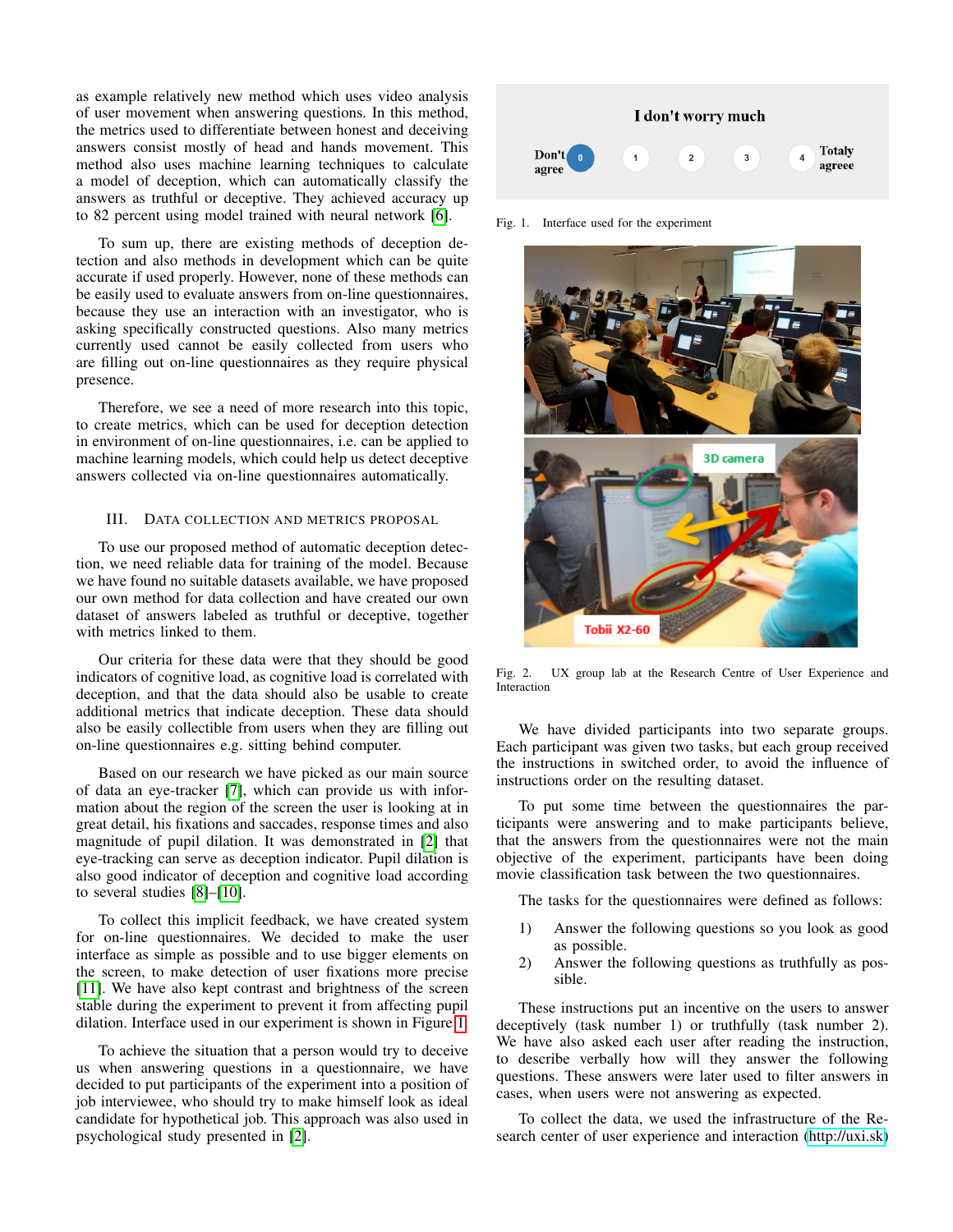available at the Faculty of Informatics and Information Technologies of the Slovak University of Technology in Bratislava. It consists of the laboratory with 20 computers equipped with Tobii Pro X2-60 and software for data collection from all the nodes (see Figure [2\)](#page-1-1). These eye-trackers work at 60Hz frequency, so they are capable to collect 60 gaze points per second. Collected data include also information about pupil dilation.

The software infrastructure collects data synchronously from the eye-tracker, the questionnaire system and other peripheries [\[12\]](#page-4-9). This was used to tag the eye-tracker data with events of the participants interactions with the questionnaire system. Along with the eye-tracker data, we have also collected video streams from the participants screens and keyboard and mouse interactions of each user.

To calculate the fixations and saccades from eye-tracker data we have used EyeMMV toolbox [\[13\]](#page-4-10) with parameters set to

- $t1=0.08$
- $t2=0.1$
- maximal duration  $= 0.150$
- $maxX = 1$
- $maxY = 1$

These values were calculated based on sizes of the elements in the interface of our questionnaire system. Raw data processed into fixations and saccades were then used to create metrics usable for deception detection.

Pupil dilation metric. We have created a metric based on pupil dilation. The metric is created from averages of the pupil dilation each 400 milliseconds. This time was chosen based on previous research mentioned in [\[9\]](#page-4-11). From these averages, we have calculated metric that consist from dilation difference of the pupil – 800 milliseconds before answering the question and 1 200 milliseconds after the answering occurred (most values were set according our experimental results).

Number of fixations while answering a question. Another metric based on data from eye-tracker was a number of fixations during the time spent by the user on the question.

Longest fixation while answering a question. Next metric which uses data from eye-tracker was the longest fixation that occurred during the time participant was looking on the screen with the question.

Average duration of fixations. We have calculated also the average duration of fixations. This was calculated from duration of all the fixations that were recorded from users during the time the question was on the screen.

The first fixation for particular answer. More specific metric to our research of deception detection in on-line questionnaires was the first fixation recorded on the answers. In this case, we have recorded different values based on the answer on which the first fixation was detected from the user. The value of 3 was recorded for the most extreme answers (0 and 4 in the questionnaire, see Fig [1\)](#page-1-0); the value of 1 for neutral answer (2), and value of 2 for answers 1 and 3 from the questionnaire.

Response time. As the last metric we have used response time of users. We have calculated the time it took the participant to answer the question from the time the question was shown to him on the screen to the time he has actually answered it.

We have experimented with more metrics and with various variants of the metrics presented above. We present however only those metrics, which showed to contribute deception detection.

#### IV. EVALUATION OF PROPOSED METRICS

We have performed statistical analysis of our proposed metrics based on data collected in the experiment with 50 participants. The experiment took place during two weeks in several sessions in the UX group lab.

We proposed several hypotheses, but we include only those that were confirmed by the statistical analysis:

- 1) In deception condition, the participants look more often on extreme answers
- 2) In deception condition a difference in pupil diameter is bigger
- 3) In deception condition reaction times are faster
- 4) In deception condition number of fixations are lower<br>5) In deception condition longest fixation is longer
- 5) In deception condition longest fixation is longer
- 6) In deception condition average fixation duration is longer

The statistical analysis of metrics significance for above hypotheses was done using standard Mann-Whitney statistical test for not normal statistical distribution, as all the metrics did not comply with parameters normal distribution.

The results of the statistical analysis are summarized in Table [I.](#page-2-0) All metrics presented in the hypotheses achieved statistical significance  $p < 0.05$  in Mann-Whitney statistical test (no metric showed the normal distribution). Also all p-values, except of p-value for average fixation duration (hypothesis 6), achieved strong significance of  $p < 0.001$ . Thanks to the statistical analysis we could confirm all our hypotheses presented in this paper.

TABLE I. RESULTS OF STATISTICAL ANALYSIS OF CHOSEN METRICS

<span id="page-2-0"></span>

| <b>Hypothesis number</b> | <b>Mann-Whitney p-value</b> |  |
|--------------------------|-----------------------------|--|
|                          | $56.32E - 60$               |  |
| $2^{\circ}$              | $567.62E - 132$             |  |
| 3                        | $2.54E - 09$                |  |
|                          | $9.19E - 0.9$               |  |
|                          | $217.31E - 06$              |  |
|                          | $14.04E - 03$               |  |

We have used metrics presented in our hypotheses to create a vector for each answer of each question from the questionnaire from every user. We have created several vectors based on statistical significance of these metrics.

We have used these vectors to train Support vector machine (SVM) with RBF kernel. We have decided to use SVM(RBF) because of its good results in classification problems involving two classes and few metrics. RBF kernel is well suited for our data space, as the metrics are not spread linearly.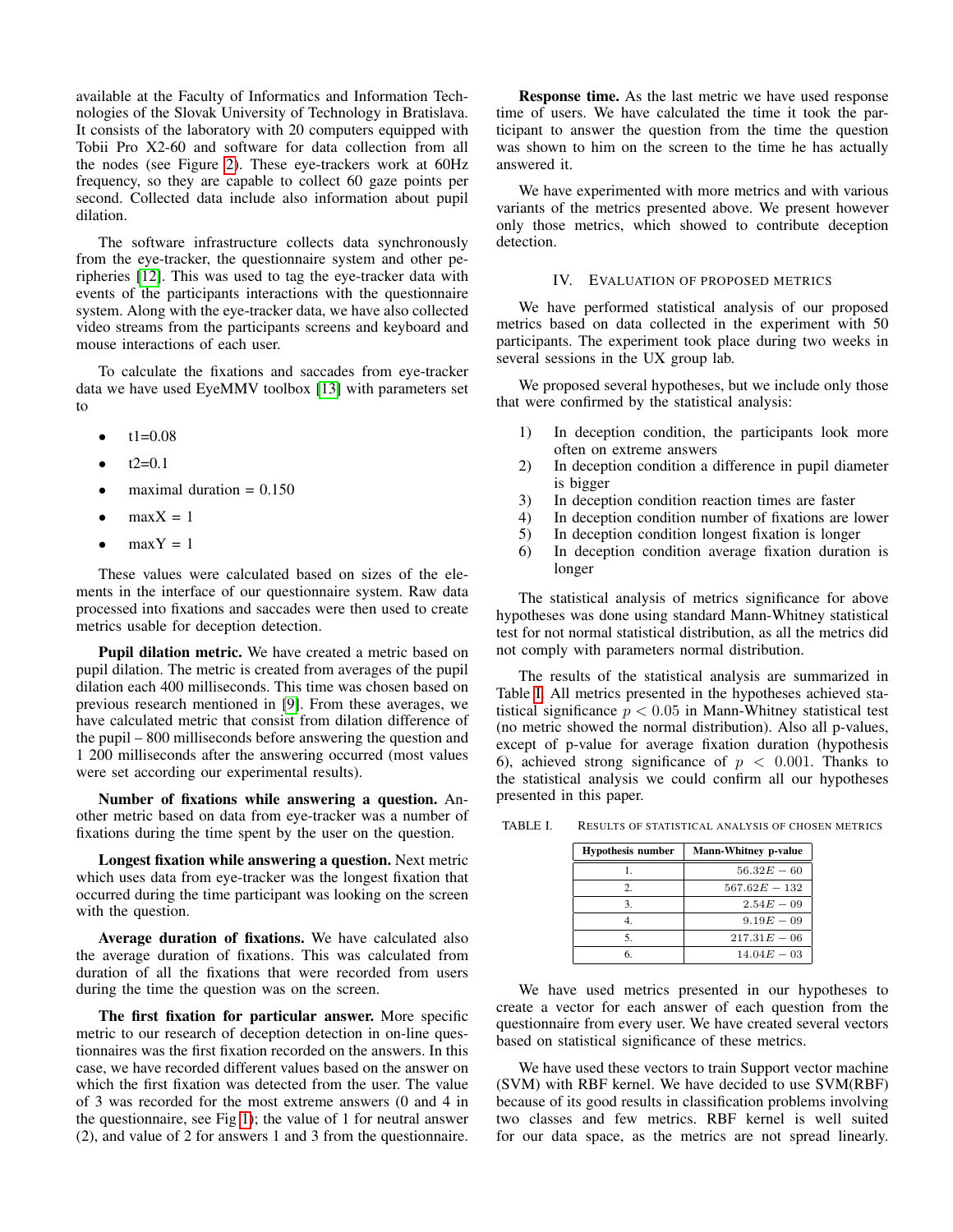Polynomial kernel is also well suited for such data, but has higher complexity and it takes much longer to train model with higher accuracy. We wanted to avoid time necessary for training to allow quick creation of deception models for various questionnaires.

We have also tested several other machine learning methods including SVM with linear and polynomial kernel, decision trees or Naive Bayes, but all of them preformed worse in accuracy, as expected.

We have tested our model with various vectors of metrics, using cross validation to check its accuracy and other parameters. Results of these tests are shown in Table [II,](#page-3-0) Table [III](#page-3-1) and Table [IV.](#page-3-2) We have trained our model for vectors containing all metrics with  $p < 0.05$ , for vectors containing all metrics with  $p < 0.001$  and for each of the metric on its own. For accuracy of the model with one parameter we present only the best one, the model created with the first fixation on answer in Table [IV.](#page-3-2)

TABLE II. SVM MODEL RESULTS FOR VECTORS  $p < 0.05$ 

<span id="page-3-0"></span>

| Accuracy | Precision | Precision | Recall | Recall    |
|----------|-----------|-----------|--------|-----------|
|          | truth     | deception | truth  | deception |
| 0.62     | 0.54      | 0.57      | 0.60   | 0.51      |

TABLE III. SVM MODEL RESULTS FOR VECTORS  $p < 0.001$ 

<span id="page-3-1"></span>

| Accuracy | Precision | Precision | Recall | Recall    |
|----------|-----------|-----------|--------|-----------|
|          | truth     | deception | truth  | deception |
| 0.62     | 0.67      | 0.61      | 0.51   | 0.75      |

TABLE IV. SVM MODEL RESULTS FOR THE FIRST FIXATION VECTOR

<span id="page-3-2"></span>

| Accuracy | Precision | Precision | Recall | Recall    |
|----------|-----------|-----------|--------|-----------|
|          | truth     | deception | truth  | deception |
| 0.62     | 0.54      | 0.56      | 0.60   | 0.50      |

As we can see from our results, the model was the most successful using only strongly statistically significant metrics where  $p < 0.001$ . Interesting were results for the first fixations on answers on its own, where this model achieved the same accuracy as model with all strongly statistically significant metrics, but it did not achieve the precisions of this model.

These results show that statistical significance of metrics is important for creation of our model, and stronger significance leads to better results. The result of the first fixations metric also shows that some metrics are more successful on their own and are therefore more suitable for the model creation than others. It is clear from the statistical analysis and the model training that higher statistical significance generally leads to better preforming model of deception detection.

The deceptive answers are detected by putting vectors of metrics linked to answer we want to test into SVM model. As we had marked the answers as deceptive or truthful based on the instruction that participants were given, we could test if the SVM prediction was correct.

In metric creation, we had most issues with creating usable metric for pupil dilation, as the pupil has very short reaction times. At the end, the reaction was the strongest just as the users were answering the questions in deceptive condition and this metric has shown good correlation to deception.

Lowest statistical significance was showed for average fixation duration. Averages of the duration of fixations are probably not the best indicators of deception, as users tend to change fixation duration between reading question and answering it. This was indicated by maximal duration of fixations, which has shown much stronger statistical significance.

Strongest correlation was achieved in fixation order, when statistically significantly more users were looking first at extreme questions in deceptive condition. This was also demonstrated on the model precision, as the model created using only this metric was close to precision of our best model. This also confirms that statistical significance of a metric has impact on the model precision.

#### V. CONCLUSION

In this paper we have demonstrated that it is possible, in the environment of on-line questionnaires, to obtain data and extract metrics (based on gaze) from them, which can be used to detect deception. If these data are correctly processed, they can also be used to train machine learning model, which can detect deceptive answers automatically.

Accuracy of our model is not yet sufficient for reliable deception detection, but with more metrics retrieved and added to our model we expect it to get better. It is important to point out that we can rate every single answer from questionnaire as truthful or deceptive on its own, so if we want to tell if entire questionnaire is answered mostly truthfully, lower accuracy is needed – if lot of the answers are flagged as deceptive, the probability that the whole questionnaire was not answered truthfully is higher. In near future we therefore see more potential in using our or similar models to evaluate questionnaires as a whole instead of flagging concrete answers as dishonest.

Lower accuracy of our model is caused by several factors. As each person is an individual, their physiological signals are slightly different and therefore comparison of different users is difficult. We have used several normalization techniques in the process, but there is still room for improvement.

Other problem with accuracy comes from the fact that we cannot be 100 percent sure if users were indeed answering the questions as instructed. We have taken several steps to insure this, as instructing them in different ways or asking them to describe how they were answering in their own words, but there were surely several answers that were not in the right category for our training and testing sets, and therefore this had definitely impact on the accuracy of our model. We will need to take more precautions and find new ways for data collection to avoid this uncertainty.

We also feel the need to mention moral aspects of deception detection, which could be written down in its own paper. Therefore, we only mention that our or similar methods, if used not correctly or without proper understanding of what they indicate, can lead to unfortunate conclusions.

Psychological studies detect deception by using statistical analysis of questionnaires from thousands of people and creating set of questions that will show if participant is answering honestly or deceptive based on the way in which these thousands of people before had answer the questions.